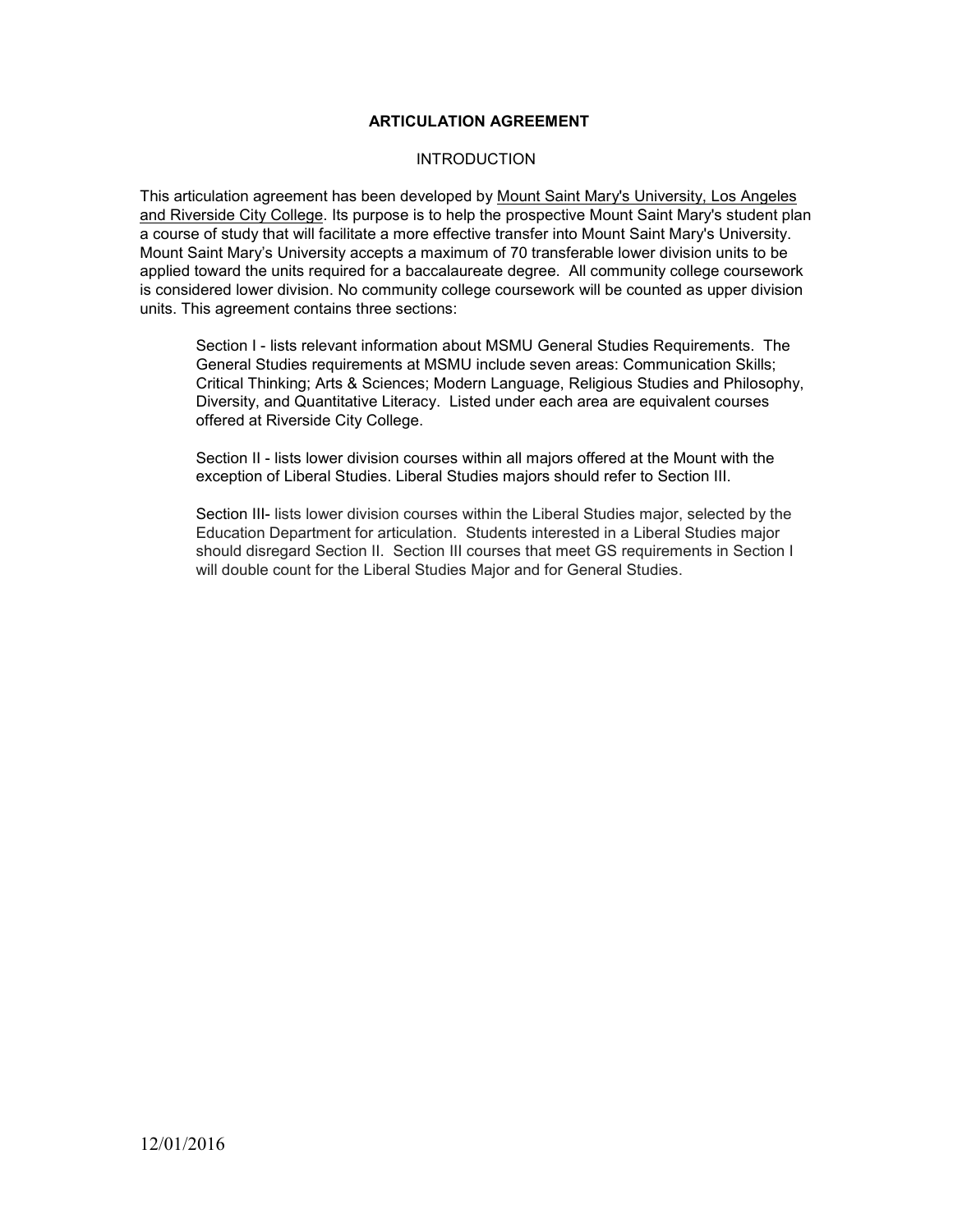## **MOUNT SAINT MARY'S UNIVERSITY, LOS ANGELES – RIVERSIDE CITY COLLEGE ARTICULATION AGREEMENT**

# **SECTION I**

#### **General Studies:**

| <b>I. Communication Skills</b>                                                                                                                                                                                           |                |                                                                                                                          |                                                                                                               |                                            |                                                                                                                                                                                                                                                                                  |
|--------------------------------------------------------------------------------------------------------------------------------------------------------------------------------------------------------------------------|----------------|--------------------------------------------------------------------------------------------------------------------------|---------------------------------------------------------------------------------------------------------------|--------------------------------------------|----------------------------------------------------------------------------------------------------------------------------------------------------------------------------------------------------------------------------------------------------------------------------------|
| A. Written (6 units with grade C or better)                                                                                                                                                                              |                |                                                                                                                          |                                                                                                               | <b>B. Oral (1-3 units)</b>                 |                                                                                                                                                                                                                                                                                  |
| English 1A, 1AH, 1B, 1BH                                                                                                                                                                                                 |                |                                                                                                                          |                                                                                                               | Communication Studies 1, 1H, 2, 3,6, 9, 9H |                                                                                                                                                                                                                                                                                  |
|                                                                                                                                                                                                                          |                | II. Critical Thinking (minimum 3 units)                                                                                  |                                                                                                               |                                            |                                                                                                                                                                                                                                                                                  |
| Philosophy 11, 32                                                                                                                                                                                                        |                |                                                                                                                          |                                                                                                               |                                            |                                                                                                                                                                                                                                                                                  |
|                                                                                                                                                                                                                          |                | III. Arts and Sciences (minimum 21 units)<br>At least one course must be taken in each of the following categories (A-G) |                                                                                                               |                                            |                                                                                                                                                                                                                                                                                  |
| A. Art/Music                                                                                                                                                                                                             |                | <b>B.</b> Literature                                                                                                     | <b>C. History</b>                                                                                             |                                            | D. Natural and<br><b>Physical Sciences</b>                                                                                                                                                                                                                                       |
| Art 1, 2, 2H 4, 5, 6,<br>6H, 7, 8, 9 10, 12, 13,<br>14<br>Dance 6, 6H<br>Film Studies 3, 4, 5, 7,<br>8<br>Film, Television, &<br>Video 12<br>Humanities 4, 4H, 5,<br>5H, 16<br>Music 20, 21, 23, 25,<br>26<br>Theater 29 | 41, 44, 45, 48 | English 6, 7, 8, 9 14,<br>15, 23, 25, 34, 35, 40,                                                                        | History 1, 2, 6, 6H, 7,<br>7H, 14, 15, 19, 25, 28,<br>29, 31, 34, 35<br>Political Science 2,<br>2H, 4, 4H, 11 |                                            | Anatomy &<br>Physiology 2A<br>Anthropology 1, 1H, 6<br>10<br>Astronomy 1A<br>Biology 1, 1H, 2A, 2B,<br>5, 6, 7, 8, 10, 11, 17,<br>36<br>Chemistry 2A, 3<br>Geography 1, 1H, 1L<br>Geology 1A, 1B, 1L<br>Oceanography 1, 1L<br>Physical Science 1, 5<br>Physics 2A, 4A, 10,<br>11 |
| <b>E. Mathematics</b>                                                                                                                                                                                                    |                |                                                                                                                          | <b>F. Social and Behavioral</b><br><b>Sciences</b>                                                            |                                            | G. Contemporary<br><b>Economics or Politics</b>                                                                                                                                                                                                                                  |
| Math 1A, 1B, 4, 5, 10, 11, 12,<br>12H, 25, 36                                                                                                                                                                            |                | Anthropology 2<br>Geography 2<br>Economics 8, 8H<br>Political Science 2, 2H<br>Psychology 1, 2, 9<br>Sociology 1, 1H, 12 |                                                                                                               | History 26                                 | <b>Business 18A</b><br>Economics 7, 7H<br>Political Science 1, 1H, 4, 4H,<br>5, 10A, 10B, 10C, 10D, 12, 13                                                                                                                                                                       |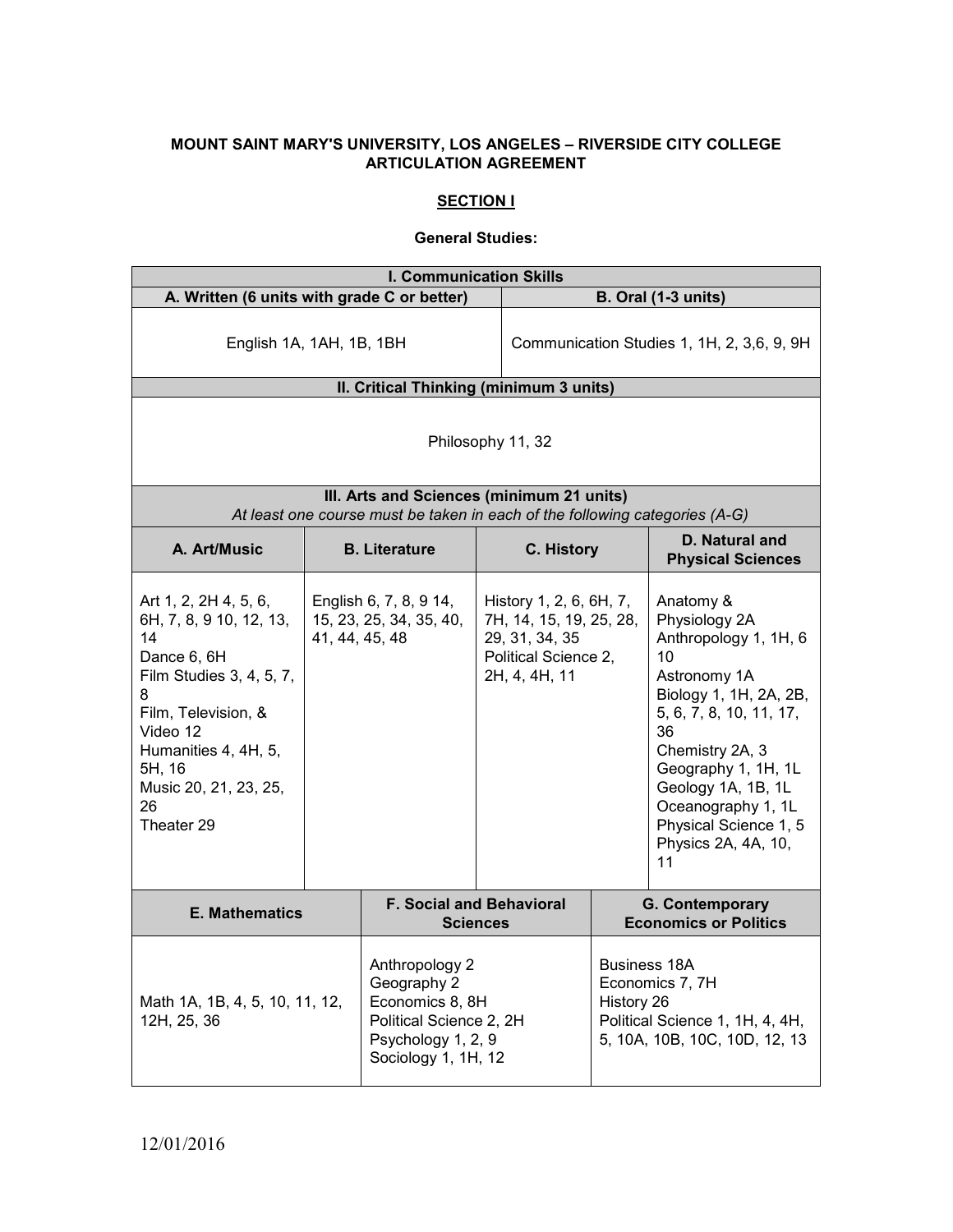| V. Religious Studies and Philosophy<br>(Minimum 15 units; must include 3 units of Ethics and 3 units of a Philosophical Ideas<br>course)                                                                                                                                                                                                                                                                                                                                                                                                                                              |                                                                                                                                                       |  |  |
|---------------------------------------------------------------------------------------------------------------------------------------------------------------------------------------------------------------------------------------------------------------------------------------------------------------------------------------------------------------------------------------------------------------------------------------------------------------------------------------------------------------------------------------------------------------------------------------|-------------------------------------------------------------------------------------------------------------------------------------------------------|--|--|
| A. Religious Studies (6-9 units)                                                                                                                                                                                                                                                                                                                                                                                                                                                                                                                                                      | B. Philosophy (6-9 units)                                                                                                                             |  |  |
| a. Scripture: English 23; Humanities 23<br>b. Christian Thought: no equivalent<br>c. Christian Ethics: no equivalent<br>d. Religion & Religions: Anthropology 7,<br>Humanities 10, 10H, 11, 18, 35, Philosophy 35                                                                                                                                                                                                                                                                                                                                                                     | a. Philosophical Ideas: Humanities 35<br>Philosophy 10, 10H, 13, 14, 19, 33, 35<br>b. Ethics: Philosophy 12<br>c. Philosophy Other: Philosophy 11, 32 |  |  |
|                                                                                                                                                                                                                                                                                                                                                                                                                                                                                                                                                                                       | IV: Modern Language                                                                                                                                   |  |  |
| A. A student who begins a language must complete course 1 and 2 of the same<br>language<br>B. Students whose native language is not English may demonstrate academic<br>proficiency in English as a second language by passing the TOEFL examination<br>with scores above 550.<br>C. To meet the requirement students must demonstrate proficiency at the second<br>semester level. If they have knowledge, and test into the second semester of the<br>language, they need only take the second semester course, i.e., Span 2.<br>D. Language courses must be college-level courses. |                                                                                                                                                       |  |  |
|                                                                                                                                                                                                                                                                                                                                                                                                                                                                                                                                                                                       | <b>VI: Diversity</b>                                                                                                                                  |  |  |
| Anthropology 2, 4, 21<br>Art 4<br><b>Business 48</b><br>English 25, 34, 35<br>Film Studies 3<br>Geography 2<br>Humanities 10, 10H, 35                                                                                                                                                                                                                                                                                                                                                                                                                                                 | Music 89, 89H<br>Philosophy 10, 10H, 12, 13, 14, 19, 35<br>Political Science 2, 2H, 4, 4H<br>Sociology 1, 1H, 3, 10, 12, 15<br>Spanish 12, 44         |  |  |
|                                                                                                                                                                                                                                                                                                                                                                                                                                                                                                                                                                                       | <b>VII: Quantitative Literacy</b>                                                                                                                     |  |  |
| <b>A. QL1</b>                                                                                                                                                                                                                                                                                                                                                                                                                                                                                                                                                                         | <b>B. QL2</b>                                                                                                                                         |  |  |
| Accounting 1A, 1B<br>Biology 1, 1H<br>Philosophy 11<br><b>Physical Science 1</b><br>Psychology 50<br>Sociology 50                                                                                                                                                                                                                                                                                                                                                                                                                                                                     | Chemistry 2A, 2B<br>Math 1A, 1B, 1C, 6, 10, 11, 12, 12H, 36<br>Philosophy 32<br>Physics 2A, 2B, 4A, 4B, 4C, 4D, 10                                    |  |  |
|                                                                                                                                                                                                                                                                                                                                                                                                                                                                                                                                                                                       | <b>Disclaimer</b>                                                                                                                                     |  |  |
| Other courses not listed in the above sections may be approved for general studies credit. To<br>ensure receiving the appropriate credit, please complete a transfer credit clearance form before<br>registering for the course. The advisement center will then determine the eligibility of the course.<br>Submission of a transfer credit clearance form does not guarantee approval of transfer credit.                                                                                                                                                                           |                                                                                                                                                       |  |  |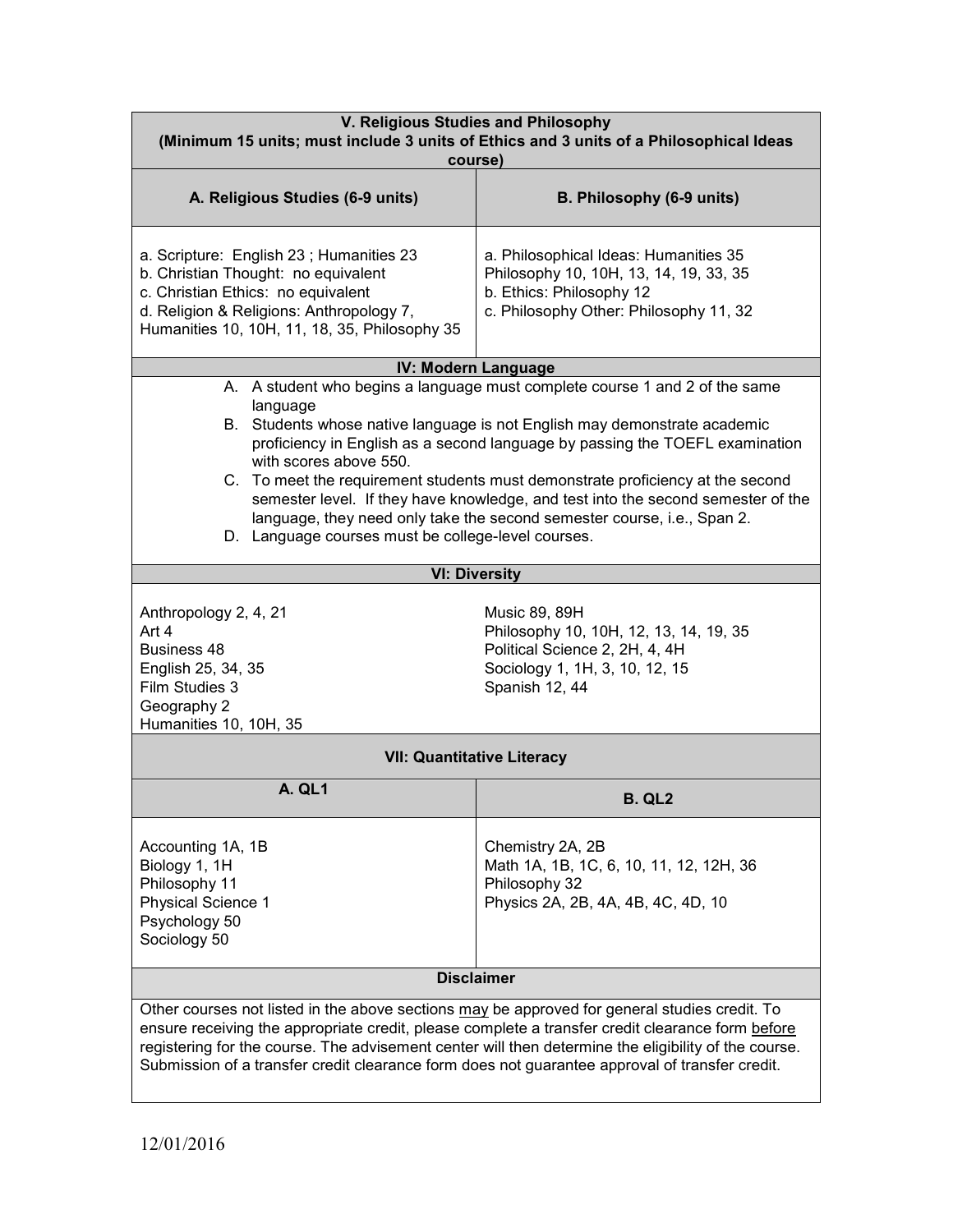| <b>SECTION II</b>           |                                                                                                                                                                                                                                                                                                                                                                                                                                                                                                                |                                                                                                |
|-----------------------------|----------------------------------------------------------------------------------------------------------------------------------------------------------------------------------------------------------------------------------------------------------------------------------------------------------------------------------------------------------------------------------------------------------------------------------------------------------------------------------------------------------------|------------------------------------------------------------------------------------------------|
| <b>Disclaimer:</b>          |                                                                                                                                                                                                                                                                                                                                                                                                                                                                                                                |                                                                                                |
| 1.<br>courses listed below. | Major course evaluations are based on our traditional baccalaureate program's major<br>requirements. WEC major requirements may vary from list. All students should consult<br>with advisors for requirement variations.<br>2. All possible lower division courses for each major are listed. Please note, some majors<br>have multiple course options for fulfilling the same degree requirement. Consult the<br>current college catalog to determine if your specific major has "either/or" options with the |                                                                                                |
| <b>AMERICAN STUDIES</b>     |                                                                                                                                                                                                                                                                                                                                                                                                                                                                                                                |                                                                                                |
| <b>MSMU Course #</b>        | <b>MSMU Course Title</b>                                                                                                                                                                                                                                                                                                                                                                                                                                                                                       | <b>Riverside City Course #</b><br>(Please refer to Riverside City Catalog<br>for Course Title) |
| <b>BUS4</b>                 | <b>Business Foundations &amp;</b><br>Analysis                                                                                                                                                                                                                                                                                                                                                                                                                                                                  | <b>BUS 10</b>                                                                                  |
| <b>BUS 5/POL 5</b>          | <b>Business Law I</b>                                                                                                                                                                                                                                                                                                                                                                                                                                                                                          | <b>BUS 18A</b>                                                                                 |
| <b>BUS 92/PHI 92</b>        | <b>Business Ethics</b>                                                                                                                                                                                                                                                                                                                                                                                                                                                                                         |                                                                                                |
| <b>ENG 20</b>               | Great Works in American<br>Literature                                                                                                                                                                                                                                                                                                                                                                                                                                                                          |                                                                                                |
| <b>ENG 26</b>               | Literature of the American<br>West                                                                                                                                                                                                                                                                                                                                                                                                                                                                             |                                                                                                |
| POL <sub>1</sub>            | American Government and<br>Institutions                                                                                                                                                                                                                                                                                                                                                                                                                                                                        | POL <sub>1</sub>                                                                               |
|                             | <b>APPLIED ETHICS</b>                                                                                                                                                                                                                                                                                                                                                                                                                                                                                          |                                                                                                |
| <b>MSMU Course#</b>         | <b>MSMU Course Title</b>                                                                                                                                                                                                                                                                                                                                                                                                                                                                                       | <b>Riverside City Course #</b><br>(Please refer to Riverside City Catalog<br>for Course Title) |
| PHI <sub>5</sub>            | Introduction to Logic                                                                                                                                                                                                                                                                                                                                                                                                                                                                                          | <b>PHI 32</b>                                                                                  |
| <b>PHI 10</b>               | <b>Critical Thinking</b>                                                                                                                                                                                                                                                                                                                                                                                                                                                                                       | <b>PHI 11</b>                                                                                  |
| <b>PHI 15</b>               | Introduction to Philosophy                                                                                                                                                                                                                                                                                                                                                                                                                                                                                     | <b>PHI 10</b>                                                                                  |
| <b>PHI 16</b>               | Philosophy through Popular<br>Culture                                                                                                                                                                                                                                                                                                                                                                                                                                                                          |                                                                                                |
| <b>PHI 21</b>               | <b>Moral Values and Ethical</b><br>Decisions                                                                                                                                                                                                                                                                                                                                                                                                                                                                   | <b>PHI 12</b>                                                                                  |
| <b>PHI 24</b>               | Socrates, Plato, and Aristotle                                                                                                                                                                                                                                                                                                                                                                                                                                                                                 |                                                                                                |
| <b>PHI 92</b>               | Introduction to Business Ethics                                                                                                                                                                                                                                                                                                                                                                                                                                                                                |                                                                                                |
|                             | <b>ART</b>                                                                                                                                                                                                                                                                                                                                                                                                                                                                                                     |                                                                                                |
| <b>MSMU Course #</b>        | <b>MSMU Course Title</b>                                                                                                                                                                                                                                                                                                                                                                                                                                                                                       | <b>Riverside City Course #</b><br>(Please refer to Riverside City Catalog<br>for Course Title) |
| ART <sub>1</sub>            | Drawing I                                                                                                                                                                                                                                                                                                                                                                                                                                                                                                      |                                                                                                |
| ART <sub>2</sub>            | Design I                                                                                                                                                                                                                                                                                                                                                                                                                                                                                                       |                                                                                                |
| ART <sub>4</sub>            | Painting I                                                                                                                                                                                                                                                                                                                                                                                                                                                                                                     |                                                                                                |
|                             |                                                                                                                                                                                                                                                                                                                                                                                                                                                                                                                |                                                                                                |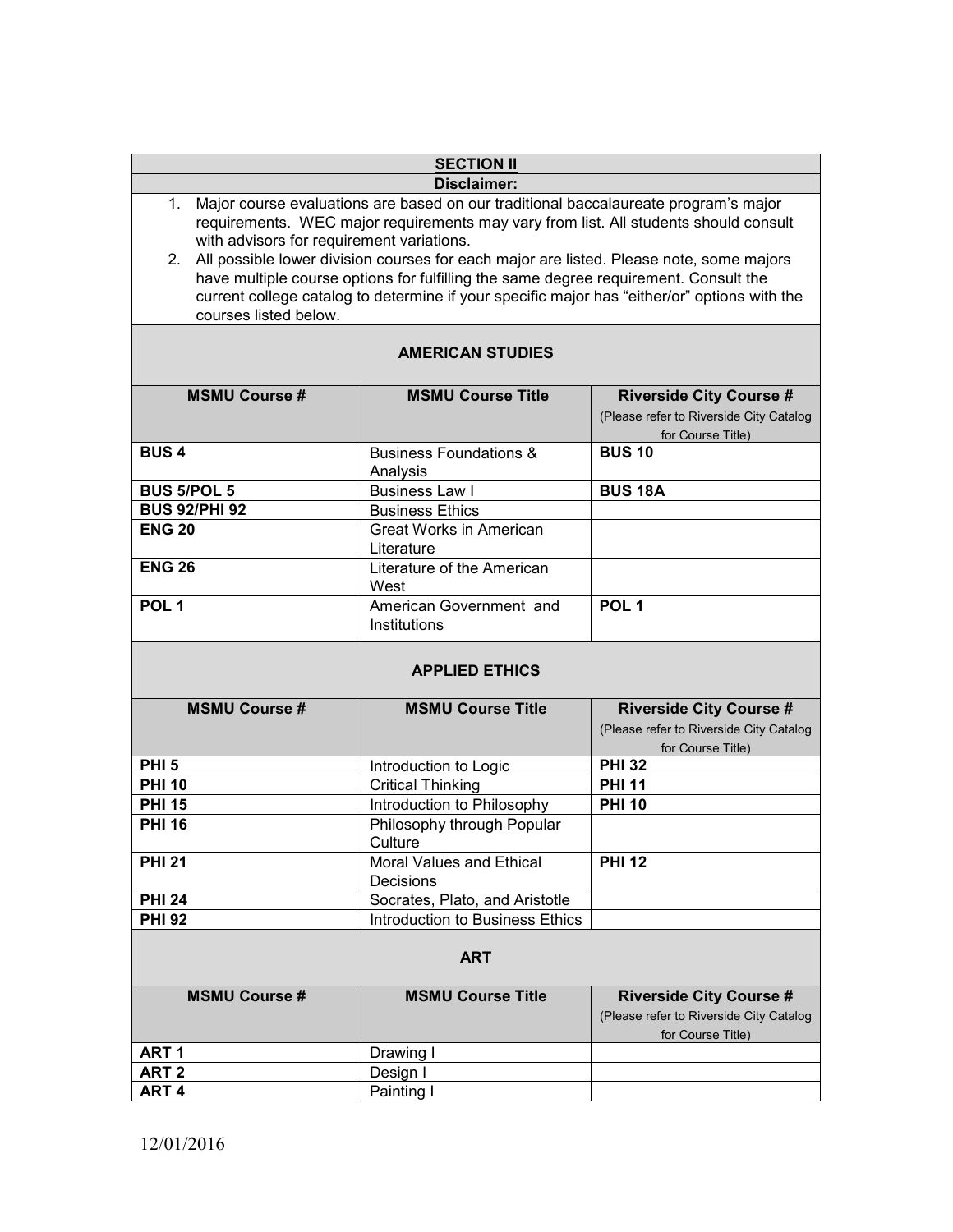| ART <sub>7</sub>           | Experiences in the Visual Arts                                                     |                                                                                                |  |  |
|----------------------------|------------------------------------------------------------------------------------|------------------------------------------------------------------------------------------------|--|--|
| <b>ART 12</b>              | Ceramics I                                                                         |                                                                                                |  |  |
| <b>ART 15</b>              | <b>Computer Graphics</b>                                                           |                                                                                                |  |  |
| <b>ART 24</b>              | Wood                                                                               |                                                                                                |  |  |
|                            |                                                                                    |                                                                                                |  |  |
| <b>BIOCHEMISTRY</b>        |                                                                                    |                                                                                                |  |  |
| <b>MSMU Course #</b>       | <b>MSMU Course Title</b>                                                           | <b>Riverside City Course #</b><br>(Please refer to Riverside City Catalog<br>for Course Title) |  |  |
| <b>BIO 1/L</b>             | <b>Biological Dynamics</b>                                                         |                                                                                                |  |  |
| <b>BIO 2/L</b>             | <b>Biological Dynamics</b>                                                         |                                                                                                |  |  |
| CHE 1A/L                   | General Chemistry/Lab                                                              | CHE <sub>1A</sub>                                                                              |  |  |
| CHE 1B/L                   | General Chemistry/Lab                                                              | CHE <sub>1B</sub>                                                                              |  |  |
| CHE 6A/L                   | Organic Chemistry/Lab                                                              |                                                                                                |  |  |
| CHE 6B/L                   | Organic Chemistry/Lab                                                              |                                                                                                |  |  |
| CIS <sub>2</sub>           | Introduction to Programming                                                        |                                                                                                |  |  |
| MTH <sub>5A</sub>          | Calculus I                                                                         | <b>MAT 1B</b>                                                                                  |  |  |
| MTH <sub>5B</sub>          | Calculus II                                                                        | <b>MAT1B</b>                                                                                   |  |  |
| <b>MTH 38</b>              | Elements of Probability and<br><b>Statistics</b>                                   | <b>MAT 12</b>                                                                                  |  |  |
| PHY 1A                     | <b>Introductory Physics IA</b>                                                     | PHY <sub>2A</sub>                                                                              |  |  |
| PHY 1B/L                   | Introductory Physics IB/Lab                                                        | PHY <sub>2B</sub>                                                                              |  |  |
| <b>PHY 11A</b>             | <b>Mechanics</b>                                                                   |                                                                                                |  |  |
| <b>PHY 11B</b>             | Electricity, Magnetism and                                                         |                                                                                                |  |  |
|                            | Optics                                                                             |                                                                                                |  |  |
| <b>BIOLOGICAL SCIENCES</b> |                                                                                    |                                                                                                |  |  |
|                            |                                                                                    |                                                                                                |  |  |
| <b>MSMU Course #</b>       | <b>MSMU Course Title</b>                                                           | <b>Riverside City Course #</b><br>(Please refer to Riverside City Catalog<br>for Course Title) |  |  |
| <b>BIO 1/L</b>             | <b>Biological Dynamics/Lab</b>                                                     |                                                                                                |  |  |
| <b>BIO 2/L</b>             | <b>Biological Dynamics/Lab</b>                                                     |                                                                                                |  |  |
| <b>CHE 1A/D/L</b>          | General<br>Chemistry/Discussion/Lab                                                | CHE <sub>1A</sub>                                                                              |  |  |
| CHE 1B/L                   | General Chemistry/Lab                                                              | CHE <sub>1B</sub>                                                                              |  |  |
| CHE 6A/L                   | Organic Chemistry/Lab                                                              |                                                                                                |  |  |
| CHE 6B/L                   |                                                                                    |                                                                                                |  |  |
| <b>MTH 38</b>              | Organic Chemistry/Lab<br>Elements of Probability and<br><b>Statistics</b>          | <b>MAT 12</b>                                                                                  |  |  |
| <b>PSY 40</b>              | <b>Basic Statistical Methods</b>                                                   |                                                                                                |  |  |
| MTH <sub>5A</sub>          | Calculus I                                                                         | <b>MAT 1A</b>                                                                                  |  |  |
| MTH <sub>5B</sub>          | Calculus II                                                                        | <b>MAT 1B</b>                                                                                  |  |  |
| PHY <sub>1A</sub>          | <b>Introductory Physics IA</b>                                                     | PHY <sub>2A</sub>                                                                              |  |  |
| PHY 1B/L                   |                                                                                    | PHY <sub>2B</sub>                                                                              |  |  |
| BIO 50A/L                  | Introductory Physics IB/Lab<br>Human Anatomy/Lab                                   | AMY <sub>2A</sub>                                                                              |  |  |
| <b>BIO 50B/L</b>           |                                                                                    | AMY 2B                                                                                         |  |  |
| <b>MSMU Course #</b>       | Human Physiology/Lab<br><b>BUSINESS ADMINISTRATION</b><br><b>MSMU Course Title</b> | <b>Riverside City Course #</b>                                                                 |  |  |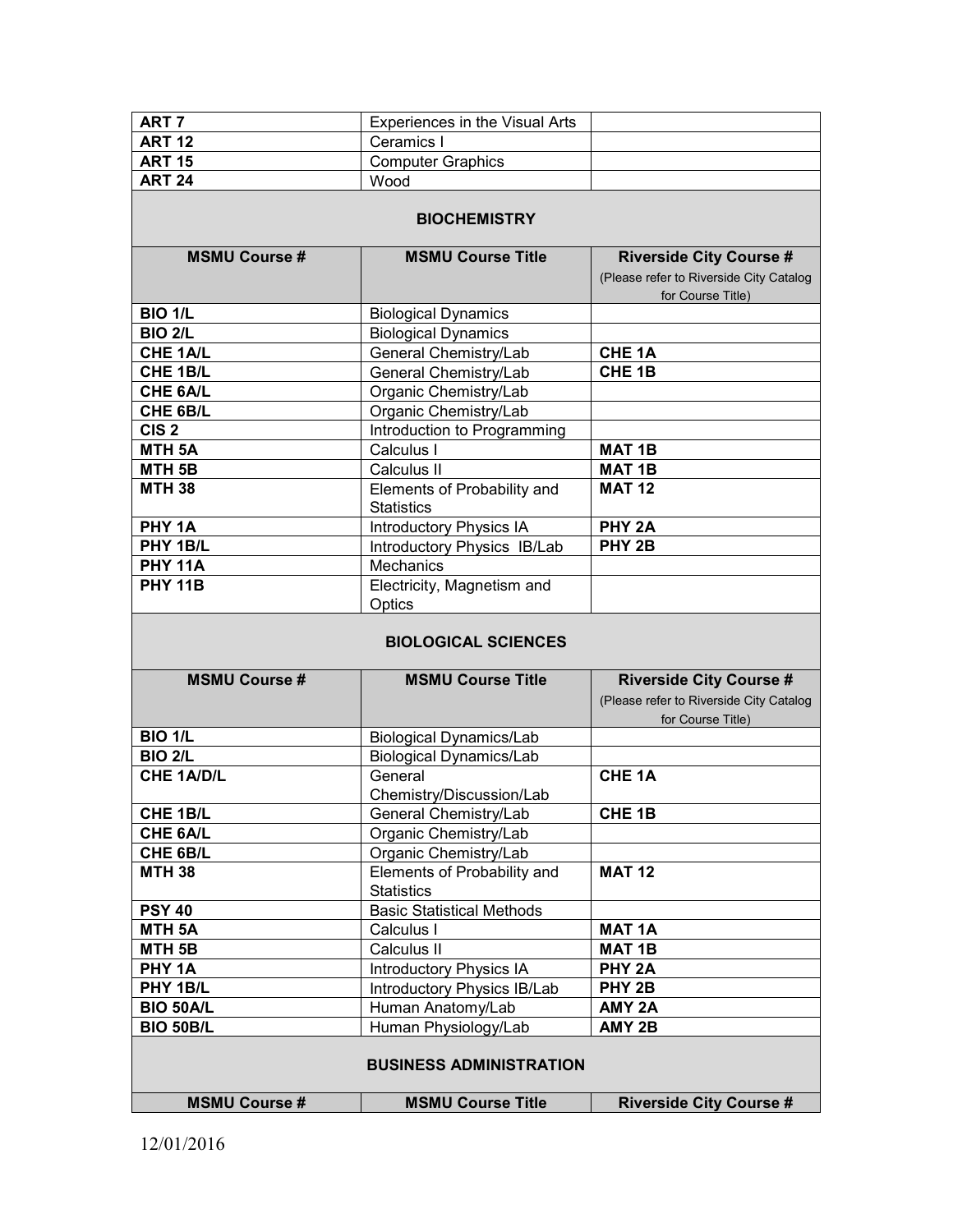|                          |                                                                             | (Please refer to Riverside City Catalog<br>for Course Title)                                   |  |
|--------------------------|-----------------------------------------------------------------------------|------------------------------------------------------------------------------------------------|--|
| <b>BUS4</b>              | <b>Business Foundations and</b><br>Analysis                                 | <b>BUS 10</b>                                                                                  |  |
| <b>BUS5</b>              | <b>Business Law I</b>                                                       | <b>BUS 18A</b>                                                                                 |  |
| <b>BUS 15A</b>           | <b>Accounting Principles I</b>                                              | ACC 1A                                                                                         |  |
| <b>BUS 15B</b>           | <b>Accounting Principles II</b>                                             | ACC 1B                                                                                         |  |
| <b>BUS 16A</b>           | <b>Accounting Principles I</b>                                              |                                                                                                |  |
| <b>BUS 16B</b>           | <b>Accounting Principles II</b>                                             |                                                                                                |  |
| <b>BUS 21</b>            | The Essentials of Business                                                  |                                                                                                |  |
|                          | <b>Writing and Presentation</b>                                             |                                                                                                |  |
| <b>BUS 92/PHI 92</b>     | <b>Business Ethics</b>                                                      |                                                                                                |  |
| ECO <sub>1</sub>         | Microeconomics                                                              | ECO <sub>8</sub>                                                                               |  |
| ECO <sub>2</sub>         | Macroeconomics                                                              | ECO <sub>7</sub>                                                                               |  |
| <b>MTH 28</b>            | Mathematical Analysis for<br><b>Business</b>                                | MAT 4 or 5 or 10 or 11                                                                         |  |
| <b>MTH 38</b>            | Elements of Probability and                                                 | <b>MAT 12</b>                                                                                  |  |
|                          | <b>Statistics</b>                                                           |                                                                                                |  |
| <b>SPE 10</b>            | Introduction to Communication                                               | COM <sub>1</sub>                                                                               |  |
|                          | <b>CHEMISTRY</b>                                                            |                                                                                                |  |
| <b>MSMU Course #</b>     | <b>MSMU Course Title</b>                                                    | <b>Riverside City Course #</b><br>(Please refer to Riverside City Catalog<br>for Course Title) |  |
| <b>CHE 1A/D/L</b>        | General                                                                     | CHE <sub>1A</sub>                                                                              |  |
|                          | Chemistry/Discussion/Lab                                                    |                                                                                                |  |
| CHE 1B/L                 | General Chemistry/Lab                                                       | CHE <sub>1B</sub>                                                                              |  |
| CHE 6A/L                 | Organic Chemistry/Lab                                                       |                                                                                                |  |
| CHE 6B/L                 | Organic Chemistry/Lab                                                       |                                                                                                |  |
| CIS <sub>2</sub>         | Introduction to Programming                                                 |                                                                                                |  |
| MTH <sub>5A</sub>        | Calculus I                                                                  | <b>MAT 1A</b>                                                                                  |  |
| MTH <sub>5B</sub>        | Calculus II                                                                 | <b>MAT 1B</b>                                                                                  |  |
| MTH <sub>5C</sub>        | Calculus III                                                                | <b>MAT 1C</b>                                                                                  |  |
| PHY 1A                   | <b>Introductory Physics IA</b>                                              | PHY <sub>2A</sub>                                                                              |  |
| PHY 1B/L                 | Introductory Physics IB/Lab                                                 | PHY <sub>2B</sub>                                                                              |  |
| <b>PHY 11A</b>           | Mechanics                                                                   |                                                                                                |  |
| <b>PHY 11B</b>           | Electricity, Magnetism, and<br>Optics                                       |                                                                                                |  |
| <b>CHILD DEVELOPMENT</b> |                                                                             |                                                                                                |  |
| <b>MSMU Course #</b>     | <b>MSMU Course Title</b>                                                    | <b>Riverside City Course #</b>                                                                 |  |
|                          |                                                                             | (Please refer to Riverside City Catalog<br>for Course Title)                                   |  |
| <b>BIO 10</b>            | <b>Health Science</b>                                                       | <b>EAR 26</b>                                                                                  |  |
| <b>EDU 32</b>            | Early Childhood Education:<br><b>Observation and Curriculum</b><br>Planning |                                                                                                |  |
| <b>EDU 33</b>            | The Visual & Performing Arts<br>for the Young Child                         | <b>EAR 24</b>                                                                                  |  |
| <b>EDU 37</b>            | Infant/Toddler Development                                                  |                                                                                                |  |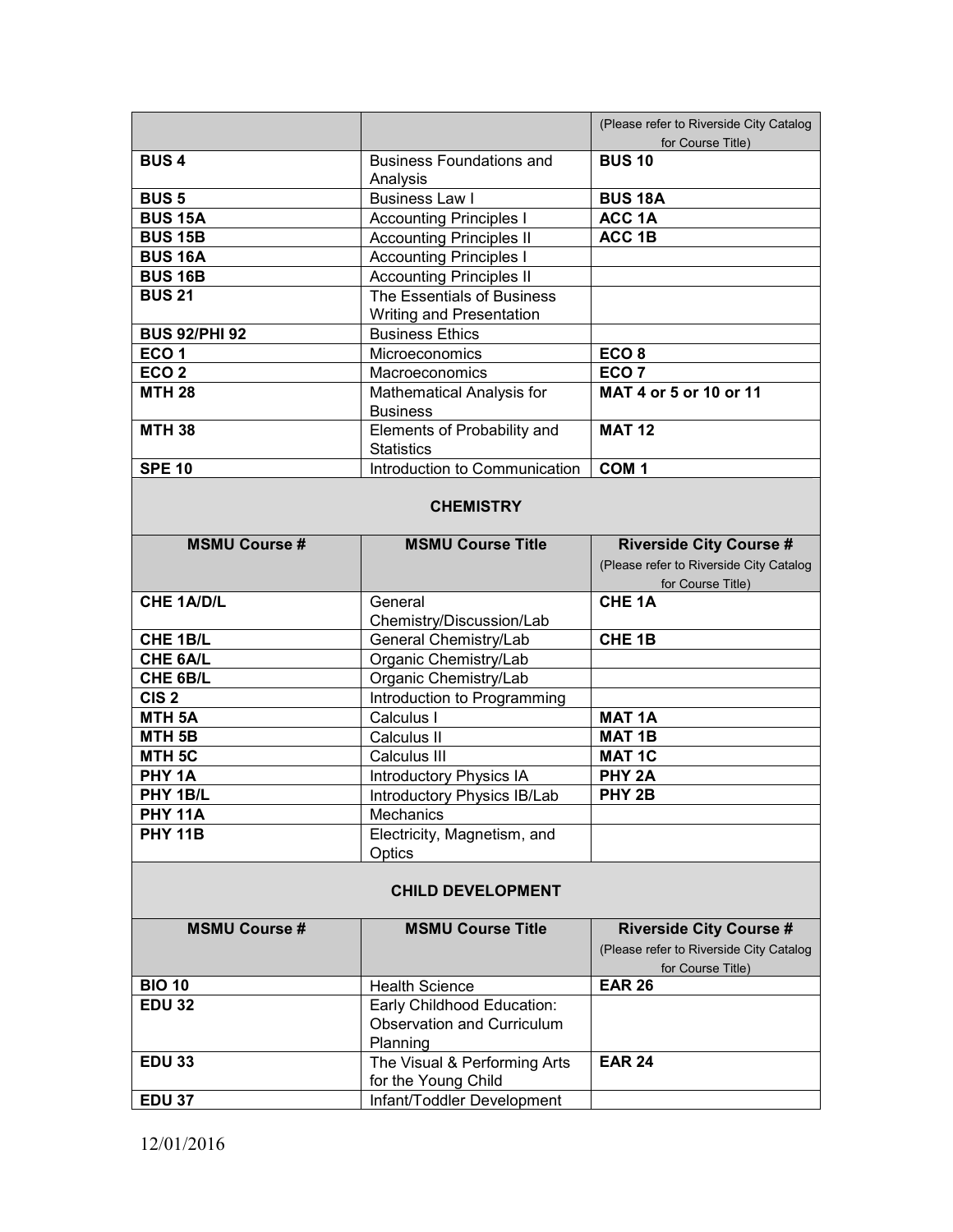|                                       | and Care                       |                                         |  |
|---------------------------------------|--------------------------------|-----------------------------------------|--|
| PSY <sub>1</sub>                      | Introduction to Psychology     | PSY <sub>1</sub>                        |  |
| <b>PSY 12</b>                         | Child/Human Development        | PSY <sub>9</sub>                        |  |
| SOC <sub>6</sub>                      | The Family, Child and          | <b>EAR 42</b>                           |  |
|                                       | Community                      |                                         |  |
|                                       |                                |                                         |  |
|                                       | <b>CRIMINOLOGY</b>             |                                         |  |
| <b>MSMU Course #</b>                  | <b>MSMU Course Title</b>       | <b>Riverside City Course #</b>          |  |
|                                       |                                | (Please refer to Riverside City Catalog |  |
|                                       |                                | for Course Title)                       |  |
| SOC <sub>1</sub>                      | Introduction to Sociology      | SOC <sub>1</sub>                        |  |
|                                       | <b>ENGLISH</b>                 |                                         |  |
| <b>MSMU Course #</b>                  | <b>MSMU Course Title</b>       | <b>Riverside City Course #</b>          |  |
|                                       |                                | (Please refer to Riverside City Catalog |  |
|                                       |                                | for Course Title)                       |  |
| <b>ENG1A</b>                          | Freshman English               | <b>ENG1A</b>                            |  |
| <b>ENG1B</b>                          | Freshman English               | <b>ENG1B</b>                            |  |
| <b>ENG 5H</b>                         | Freshman Honors English        |                                         |  |
| <b>ENG 18</b>                         | <b>Great Works in World</b>    |                                         |  |
|                                       | Literature                     |                                         |  |
| <b>ENG 28</b>                         | Contemporary Issues in World   |                                         |  |
|                                       | Literature                     |                                         |  |
| <b>ENG 70</b>                         | Western Literary Heritage      |                                         |  |
| <b>ENG 73</b>                         | Shakespeare                    |                                         |  |
| HIS <sub>1</sub> A                    | <b>Western Civilization</b>    |                                         |  |
| HIS <sub>1B</sub>                     | <b>Western Civilization</b>    |                                         |  |
|                                       | FILM, MEDIA AND SOCIAL JUSTICE |                                         |  |
| <b>MSMU Course #</b>                  | <b>MSMU Course Title</b>       | <b>Riverside City Course #</b>          |  |
|                                       |                                | (Please refer to Riverside City Catalog |  |
|                                       |                                | for Course Title)                       |  |
| <b>BUS 15A</b>                        | <b>Accounting Principles I</b> | ACC 1A                                  |  |
| SOC <sub>1</sub>                      | Introduction to Sociology      | SOC <sub>1</sub>                        |  |
| <b>MUS3</b>                           | <b>Discovering Music</b>       |                                         |  |
|                                       | Fundamentals                   |                                         |  |
| <b>MUS 13</b>                         | <b>Applied Music:</b>          |                                         |  |
|                                       | Instrumental/Vocal for Non-    |                                         |  |
|                                       | <b>Music Majors</b>            |                                         |  |
| <b>FRENCH AND FRANCOPHONE STUDIES</b> |                                |                                         |  |
| <b>MSMU Course#</b>                   | <b>MSMU Course Title</b>       | <b>Riverside City Course #</b>          |  |
|                                       |                                | (Please refer to Riverside City Catalog |  |
|                                       |                                | for Course Title)                       |  |
| FRE <sub>1</sub>                      | <b>Elementary French I</b>     | FRE <sub>1</sub>                        |  |
| FRE <sub>2</sub>                      | <b>Elementary French II</b>    | FRE <sub>2</sub>                        |  |
| FRE <sub>3</sub>                      | Intermediate French III        | FRE <sub>3</sub>                        |  |
| FRE <sub>4</sub>                      | Intermediate French IV         | FRE <sub>4</sub>                        |  |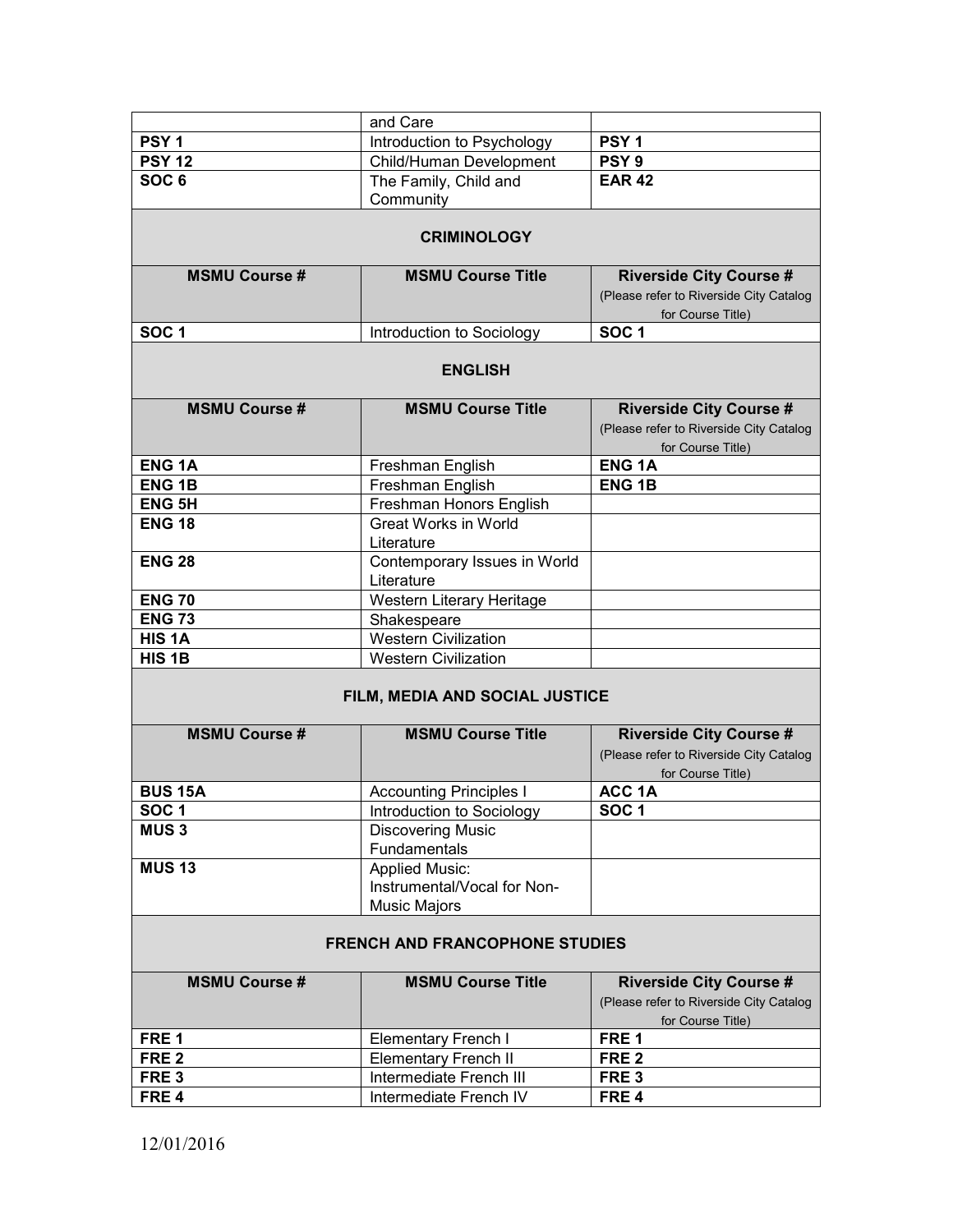| <b>GERONTOLOGY</b>       |                                             |                                                                                                |  |  |
|--------------------------|---------------------------------------------|------------------------------------------------------------------------------------------------|--|--|
| <b>MSMU Course#</b>      | <b>MSMU Course Title</b>                    | <b>Riverside City Course #</b><br>(Please refer to Riverside City Catalog<br>for Course Title) |  |  |
| <b>BIO 50A</b>           | Human Anatomy                               | AMY <sub>2A</sub>                                                                              |  |  |
| <b>SOC 13</b>            | Anatomy for Social Services                 |                                                                                                |  |  |
|                          | <b>GLOBAL POLITICS</b>                      |                                                                                                |  |  |
| <b>MSMU Course#</b>      | <b>MSMU Course Title</b>                    | <b>Riverside City Course #</b><br>(Please refer to Riverside City Catalog<br>for Course Title) |  |  |
| ECO <sub>2</sub>         | Macroeconomics                              | ECO <sub>7</sub>                                                                               |  |  |
| <b>HIST 25</b>           | <b>Cultural and Historical</b><br>Geography |                                                                                                |  |  |
| POL <sub>2</sub>         | Introduction to World Politics              | POL <sub>2</sub>                                                                               |  |  |
| <b>RST 23</b>            | Spiritual Journeys of Women                 |                                                                                                |  |  |
| <b>HEALTHCARE POLICY</b> |                                             |                                                                                                |  |  |
| <b>MSMU Course #</b>     | <b>MSMU Course Title</b>                    | <b>Riverside City Course #</b><br>(Please refer to Riverside City Catalog<br>for Course Title) |  |  |
| <b>BIO 10</b>            | <b>Health Science</b>                       |                                                                                                |  |  |
| POL <sub>1</sub>         | American Government and<br>Institutions     | POL <sub>1</sub>                                                                               |  |  |
| POL <sub>2</sub>         | Introduction to World Politics              | POL <sub>2</sub>                                                                               |  |  |
| PSY <sub>1</sub>         | Introduction to Psychology                  | PSY <sub>1</sub>                                                                               |  |  |
| <b>HISTORY</b>           |                                             |                                                                                                |  |  |
| <b>MSMU Course#</b>      | <b>MSMU Course Title</b>                    | <b>Riverside City Course #</b><br>(Please refer to Riverside City Catalog<br>for Course Title) |  |  |
| <b>HIS 1A</b>            | Western Civilization                        |                                                                                                |  |  |
| HIS 1B                   | <b>Western Civilization</b>                 |                                                                                                |  |  |
| HIS <sub>3</sub>         | <b>World History</b>                        |                                                                                                |  |  |
| <b>MATHEMATICS</b>       |                                             |                                                                                                |  |  |
| <b>MSMU Course#</b>      | <b>MSMU Course Title</b>                    | <b>Riverside City Course #</b><br>(Please refer to Riverside City Catalog<br>for Course Title) |  |  |
| CIS <sub>2</sub>         | Introduction to Programming                 |                                                                                                |  |  |
| MTH <sub>5A</sub>        | Calculus I                                  | <b>MAT 1A</b>                                                                                  |  |  |
| MTH <sub>5B</sub>        | Calculus II                                 | <b>MAT 1B</b>                                                                                  |  |  |
| MTH <sub>5C</sub>        | Calculus III                                | <b>MAT 1C</b>                                                                                  |  |  |
| MTH <sub>8</sub>         | Transition to Higher Math                   |                                                                                                |  |  |
| PHY 1BL                  | <b>Introductory Physics</b><br>Laboratory   |                                                                                                |  |  |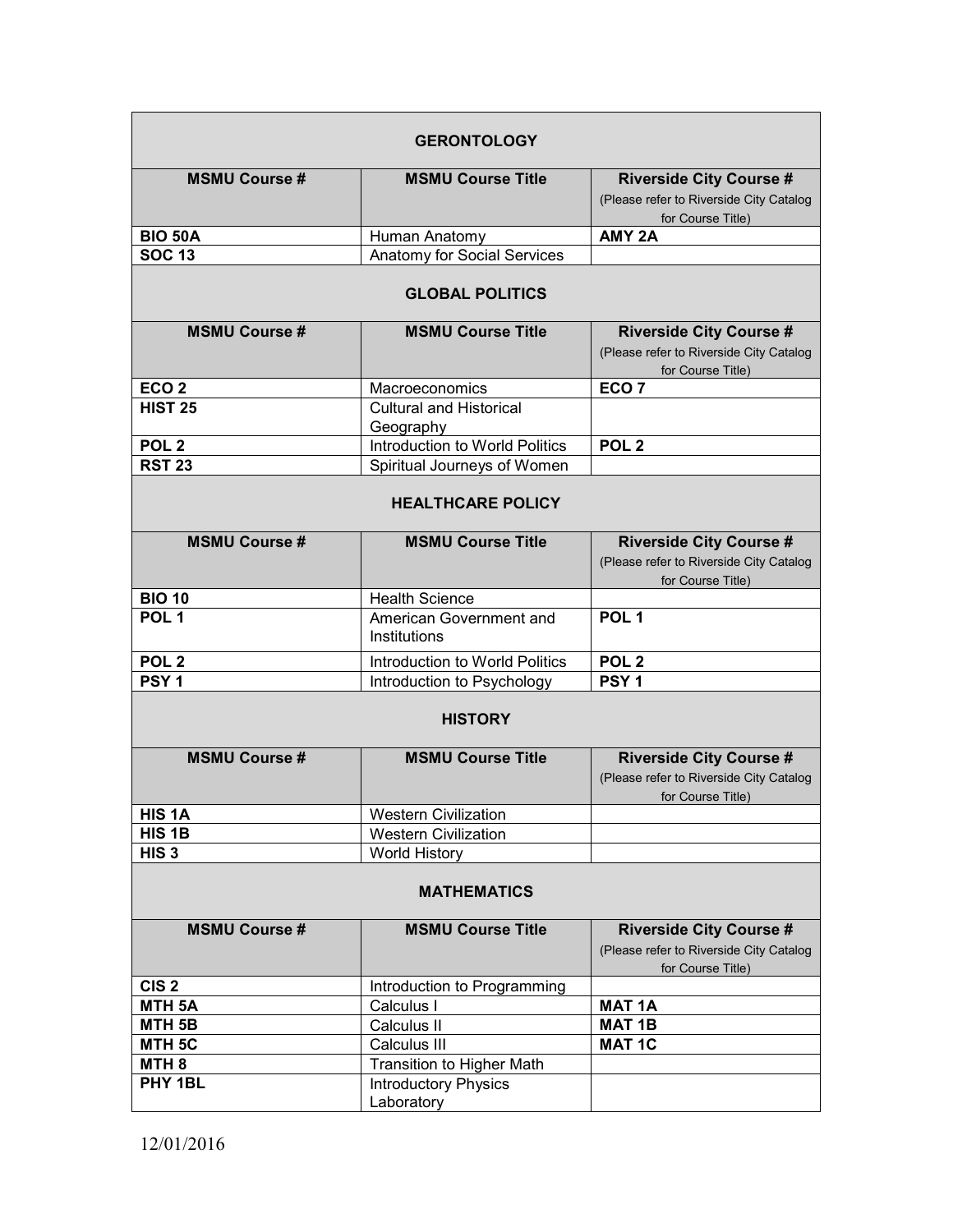| <b>PHY 11A</b>       | <b>Mechanics</b>                                                  |                                         |  |
|----------------------|-------------------------------------------------------------------|-----------------------------------------|--|
| <b>PHY 11B</b>       | Electricity, Magnetism, and                                       |                                         |  |
|                      | Optics                                                            |                                         |  |
|                      |                                                                   |                                         |  |
|                      | <b>MUSIC</b>                                                      |                                         |  |
|                      |                                                                   |                                         |  |
| <b>MSMU Course#</b>  | <b>MSMU Course Title</b>                                          | <b>Riverside City Course #</b>          |  |
|                      |                                                                   | (Please refer to Riverside City Catalog |  |
|                      |                                                                   | for Course Title)                       |  |
| <b>MUS 1AB</b>       | Musicianship I                                                    |                                         |  |
| <b>MUS 1CD</b>       | Musicianship I                                                    |                                         |  |
| <b>MUS 2AB</b>       | Musicianship II                                                   |                                         |  |
| <b>MUS6</b>          | Varieties of Music                                                |                                         |  |
| <b>MUS 11</b>        | <b>Functional Keyboard Skills</b>                                 |                                         |  |
| <b>MUS 15</b>        | <b>Applied Music</b>                                              |                                         |  |
| <b>MUS 16</b>        | Music of World Cultures                                           |                                         |  |
| <b>MUS 17</b>        | Women in Music                                                    |                                         |  |
| <b>MUS 24A</b>       | Surveys of the History and                                        |                                         |  |
|                      | Literature of Music                                               |                                         |  |
| <b>MUS 24B</b>       | Surveys of the History and                                        |                                         |  |
|                      | Literature of Music                                               |                                         |  |
| <b>MUS 24C</b>       | Surveys of the History and                                        |                                         |  |
|                      | Literature of Music                                               |                                         |  |
| <b>MUS 25</b>        | <b>Music Masterpieces</b>                                         |                                         |  |
| <b>MUS 26</b>        | <b>Brass &amp; Percussion</b>                                     |                                         |  |
|                      | Instruments: Introductory                                         |                                         |  |
|                      | Techniques                                                        |                                         |  |
| <b>MUS 27</b>        | Woodwind Instruments:                                             |                                         |  |
|                      | <b>Introductory Techniques</b>                                    |                                         |  |
| <b>MUS 29</b>        | String Instruments:                                               |                                         |  |
| <b>MUS42</b>         | <b>Introductory Techniques</b><br><b>American Musical Theatre</b> |                                         |  |
|                      |                                                                   |                                         |  |
|                      |                                                                   |                                         |  |
|                      | <b>NURSING</b><br><b>FRESHMAN YEAR (Prerequisite courses)</b>     |                                         |  |
|                      |                                                                   |                                         |  |
| <b>MSMU Course #</b> | <b>MSMU Course Title</b>                                          | <b>Riverside City Course #</b>          |  |
|                      |                                                                   | (Please refer to Riverside City Catalog |  |
|                      |                                                                   | for Course Title)                       |  |
| <b>BIO 3/L</b>       | General Microbiology/Lab                                          | MIC <sub>1</sub>                        |  |
| <b>BIO 50A/L</b>     | Human Anatomy/Lab                                                 | AMY <sub>2A</sub>                       |  |
| <b>BIO 50B/L</b>     | Human Physiology/Lab                                              | AMY 2B                                  |  |
| <b>ENG1A</b>         | Freshman English                                                  | <b>ENG1A</b>                            |  |
| <b>ENG1B</b>         | Freshman English                                                  | <b>ENG1B</b>                            |  |
| CHE <sub>3</sub>     | <b>Foundations of Chemistry</b>                                   | CHEM 1A or 2A                           |  |
| PHS <sub>1</sub>     | <b>Scientific Concepts</b>                                        |                                         |  |
| PSY <sub>1</sub>     | Introduction to Psychology                                        | PSY <sub>1</sub>                        |  |
| <b>PSY 12</b>        | Child/Human Development                                           | PSY <sub>9</sub>                        |  |
| SOC <sub>1</sub>     | Introduction to Sociology                                         | SOC <sub>1</sub>                        |  |
| <b>SPE 10</b>        | Introduction to Communication                                     | COM <sub>1</sub>                        |  |
|                      |                                                                   |                                         |  |
| <b>PHILOSOPHY</b>    |                                                                   |                                         |  |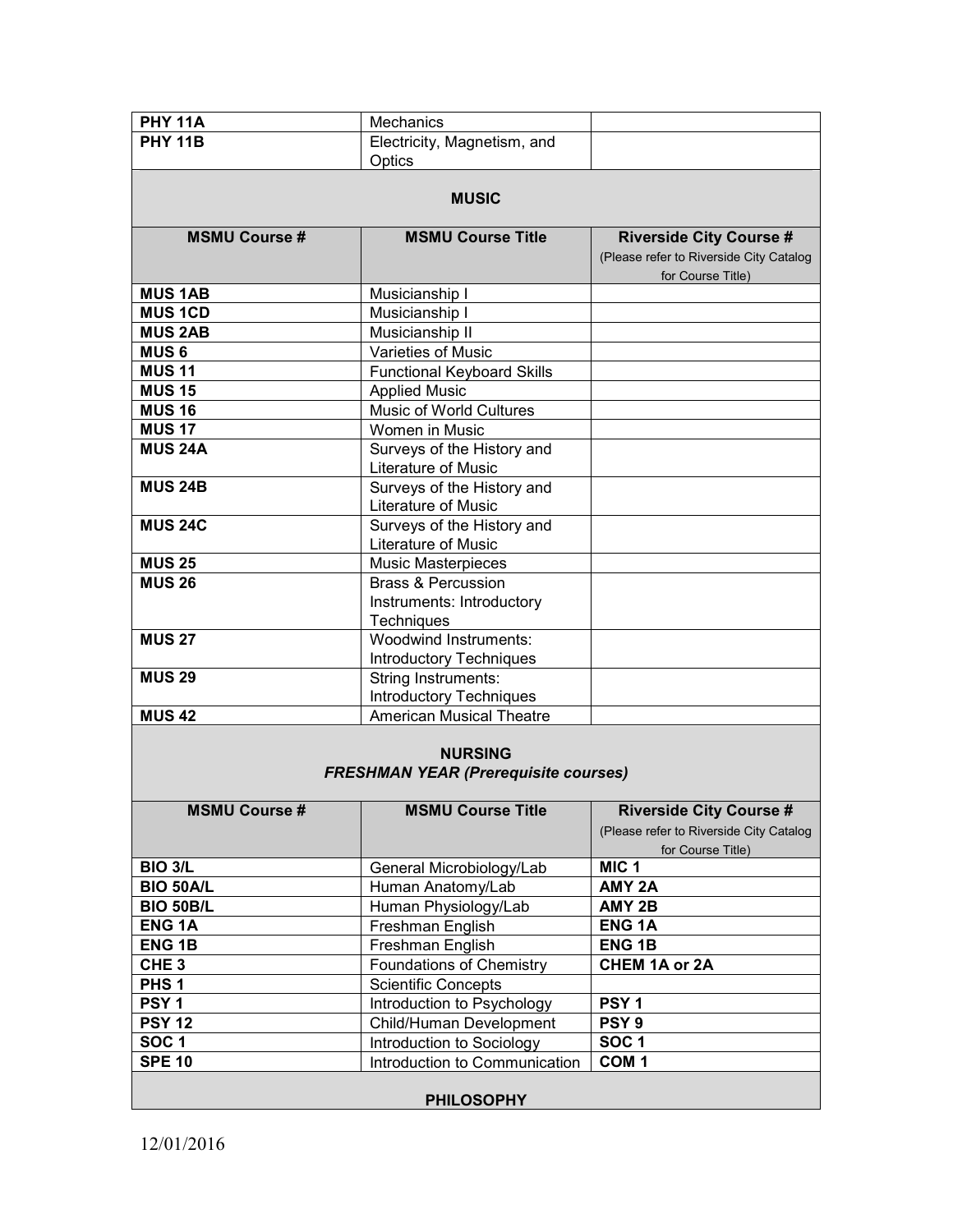| <b>MSMU Course #</b>     | <b>MSMU Course Title</b>                               | <b>Riverside City Course #</b>                                                                 |  |  |
|--------------------------|--------------------------------------------------------|------------------------------------------------------------------------------------------------|--|--|
|                          |                                                        | (Please refer to Riverside City Catalog                                                        |  |  |
| <b>PHI 5</b>             |                                                        | for Course Title)<br><b>PHI 32</b>                                                             |  |  |
| <b>PHI 10</b>            | Introduction to Logic                                  | <b>PHI 11</b>                                                                                  |  |  |
| <b>PHI 15</b>            | <b>Critical Thinking</b>                               | <b>PHI 10</b>                                                                                  |  |  |
| <b>PHI 16</b>            | Introduction to Philosophy                             |                                                                                                |  |  |
|                          | Philosophy Through Popular<br>Culture                  |                                                                                                |  |  |
| <b>PHI 21</b>            | <b>Moral Values and Ethical</b>                        | <b>PHI 12</b>                                                                                  |  |  |
|                          | Decisions                                              |                                                                                                |  |  |
| <b>PHI 92</b>            | Introduction to Business Ethics                        |                                                                                                |  |  |
|                          | <b>POLITICAL SCIENCE</b>                               |                                                                                                |  |  |
| <b>MSMU Course#</b>      | <b>MSMU Course Title</b>                               | <b>Riverside City Course #</b><br>(Please refer to Riverside City Catalog<br>for Course Title) |  |  |
| ECO <sub>2</sub>         | Macroeconomics                                         | ECO <sub>7</sub>                                                                               |  |  |
| POL <sub>1</sub>         | American Government and<br>Institutions                | POL <sub>1</sub>                                                                               |  |  |
| POL <sub>2</sub>         | Introduction to World Politics                         | POL <sub>2</sub>                                                                               |  |  |
|                          |                                                        |                                                                                                |  |  |
| <b>PSYCHOLOGY</b>        |                                                        |                                                                                                |  |  |
| <b>MSMU Course #</b>     | <b>MSMU Course Title</b>                               | <b>Riverside City Course #</b>                                                                 |  |  |
|                          |                                                        | (Please refer to Riverside City Catalog                                                        |  |  |
|                          |                                                        | for Course Title)                                                                              |  |  |
| PSY <sub>1</sub>         | Introduction to Psychology                             | PSY <sub>1</sub>                                                                               |  |  |
| <b>PSY 12</b>            | Child/Human Development                                | PSY <sub>9</sub>                                                                               |  |  |
| <b>PSY 40</b>            | <b>Basic Statistical Methods</b>                       | <b>PSY 50</b>                                                                                  |  |  |
| <b>PSY 52/L</b>          | Biological Psychology/Lab                              | <b>PSY 2</b>                                                                                   |  |  |
| <b>RELIGIOUS STUDIES</b> |                                                        |                                                                                                |  |  |
| <b>MSMU Course #</b>     | <b>MSMU Course Title</b>                               | <b>Riverside City Course #</b>                                                                 |  |  |
|                          |                                                        | (Please refer to Riverside City Catalog<br>for Course Title)                                   |  |  |
| <b>RST 11</b>            | Introduction to Hebrew<br>Scriptures                   |                                                                                                |  |  |
| <b>RST 15</b>            | Introduction to New Testament                          |                                                                                                |  |  |
| <b>RST 21</b>            | Contemporary Catholicism                               |                                                                                                |  |  |
| <b>RST 23</b>            | Spiritual Journeys of Women                            |                                                                                                |  |  |
| <b>RST 25</b>            | Theology of Marriage and<br>Family                     |                                                                                                |  |  |
| <b>RST 41</b>            | Introduction to Christian Ethics                       |                                                                                                |  |  |
| <b>RST 45</b>            | Contemporary Issues in                                 |                                                                                                |  |  |
|                          | <b>Christian Ethics</b>                                |                                                                                                |  |  |
| <b>RST 49</b>            | <b>Biomedical Issues in Christian</b><br><b>Ethics</b> |                                                                                                |  |  |
| <b>RST 61</b>            | <b>World Religions</b>                                 |                                                                                                |  |  |
| <b>RST 70</b>            | Faith and Human                                        |                                                                                                |  |  |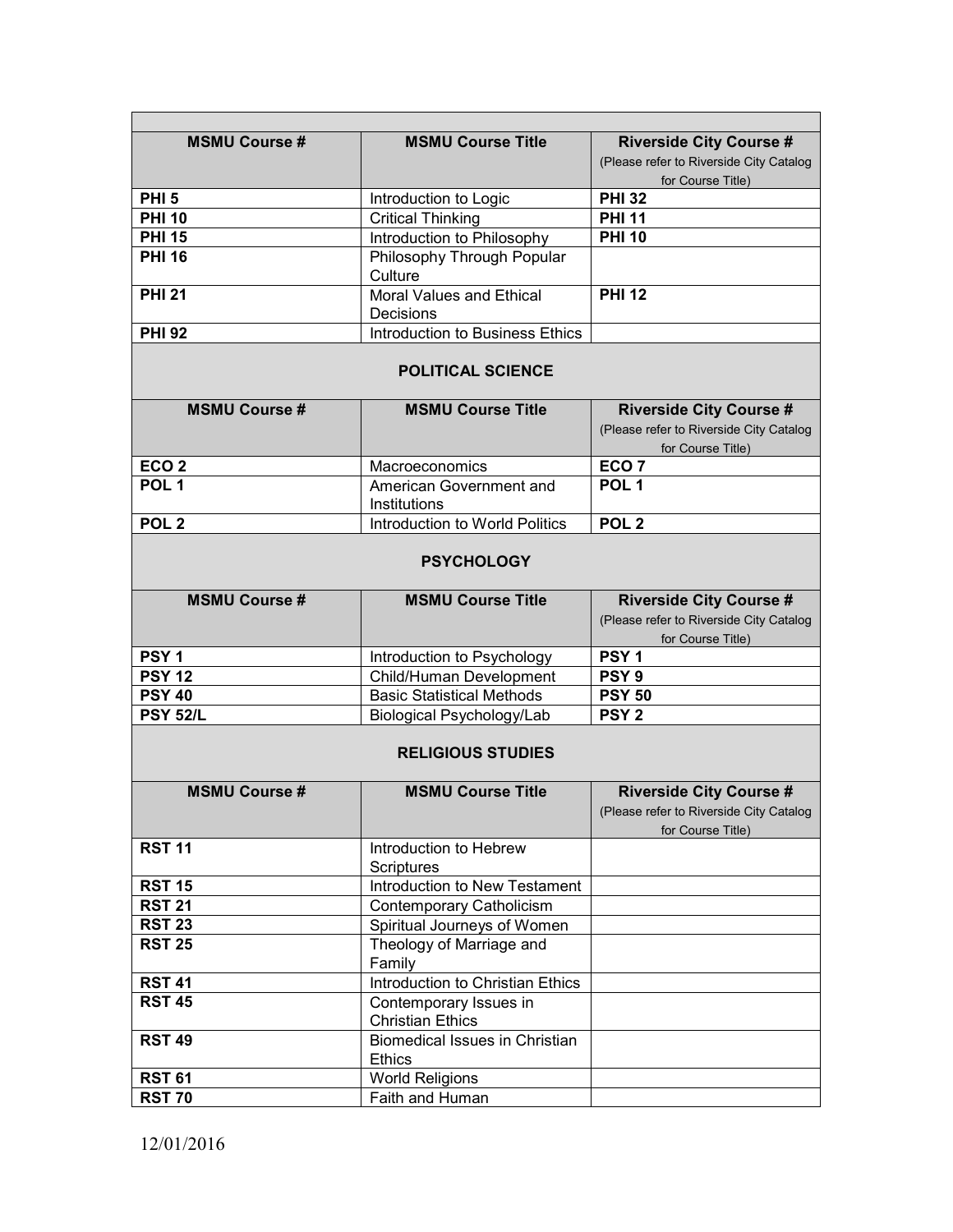|                      | Development                           |                                                              |  |  |
|----------------------|---------------------------------------|--------------------------------------------------------------|--|--|
| <b>RST 78</b>        | Death and Afterlife                   |                                                              |  |  |
|                      |                                       |                                                              |  |  |
| <b>SOCIAL WORK</b>   |                                       |                                                              |  |  |
| <b>MSMU Course#</b>  | <b>MSMU Course Title</b>              | <b>Riverside City Course #</b>                               |  |  |
|                      |                                       | (Please refer to Riverside City Catalog                      |  |  |
|                      |                                       | for Course Title)                                            |  |  |
| <b>MTH 38</b>        | Elements of Probability and           | <b>MAT 12</b>                                                |  |  |
|                      | <b>Statistics</b>                     |                                                              |  |  |
| <b>PSY 40</b>        | <b>Basic Statistical Methods</b>      | <b>PSY 50</b>                                                |  |  |
| SOC <sub>1</sub>     | Introduction to Sociology             | <b>SOC1</b>                                                  |  |  |
| SOC <sub>6</sub>     | The Family, Child and                 | <b>SOC 12</b>                                                |  |  |
|                      | Community                             |                                                              |  |  |
| SOC $\overline{7}$   | Introduction to Human                 |                                                              |  |  |
|                      | <b>Services</b>                       |                                                              |  |  |
| <b>SOC 10</b>        | Deviance and Youth                    |                                                              |  |  |
| <b>SOC 13</b>        | Anatomy for Social Services           |                                                              |  |  |
| <b>SOC 38</b>        | <b>Statistics for Social Science</b>  |                                                              |  |  |
| <b>SOC 94</b>        | Topics in Aging                       |                                                              |  |  |
|                      |                                       |                                                              |  |  |
|                      | <b>SOCIOLOGY</b>                      |                                                              |  |  |
| <b>MSMU Course #</b> | <b>MSMU Course Title</b>              | <b>Riverside City Course #</b>                               |  |  |
|                      |                                       | (Please refer to Riverside City Catalog                      |  |  |
|                      |                                       | for Course Title)                                            |  |  |
|                      |                                       |                                                              |  |  |
| <b>SOC1</b>          |                                       | <b>SOC1</b>                                                  |  |  |
| SOC <sub>6</sub>     | Introduction to Sociology             | <b>SOC 12</b>                                                |  |  |
|                      | The Family, Child, and<br>Community   |                                                              |  |  |
| SOC <sub>7</sub>     | Introduction to Human                 |                                                              |  |  |
|                      | <b>Services</b>                       |                                                              |  |  |
| SOC $10$             | Deviance and Youth                    |                                                              |  |  |
| <b>SOC 13</b>        | Anatomy for Social Services           |                                                              |  |  |
| <b>SOC 49</b>        | Multicultural Issues in               |                                                              |  |  |
|                      | Healthcare                            |                                                              |  |  |
| <b>SOC 94</b>        | Topics in Aging                       |                                                              |  |  |
|                      |                                       |                                                              |  |  |
|                      | <b>SPANISH/LATIN AMERICAN STUDIES</b> |                                                              |  |  |
| <b>MSMU Course #</b> | <b>MSMU Course Title</b>              | <b>Riverside City Course #</b>                               |  |  |
|                      |                                       |                                                              |  |  |
|                      |                                       | (Please refer to Riverside City Catalog<br>for Course Title) |  |  |
| SPA <sub>1</sub>     | <b>Elementary Spanish I</b>           | SPA <sub>1</sub>                                             |  |  |
| SPA <sub>2</sub>     | <b>Elementary Spanish II</b>          | SPA <sub>2</sub>                                             |  |  |
| SPA <sub>3</sub>     | Intermediate Spanish III              | SPA <sub>3</sub>                                             |  |  |
| SPA <sub>4</sub>     | Intermediate Spanish IV               | SPA <sub>4</sub>                                             |  |  |
| <b>SPA 44</b>        | Spanish-speaking Civilizations        | <b>SPA 12</b>                                                |  |  |
|                      | and Cultures in the Americas          |                                                              |  |  |
|                      | and Spain                             |                                                              |  |  |

#### **MUSIC SCORING FOR MEDIA MINOR**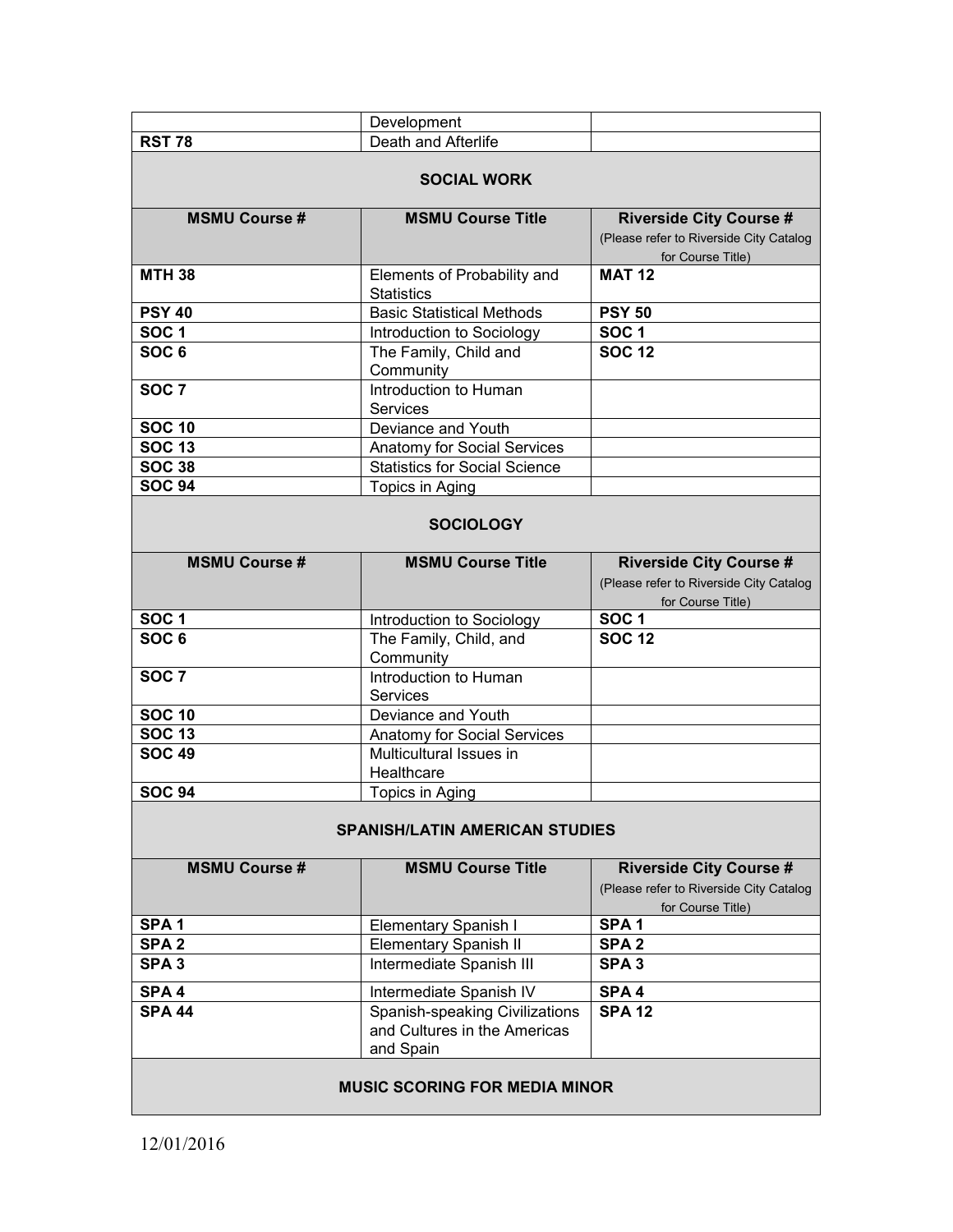| <b>MSMU Course #</b>                  | <b>MSMU Course Title</b>    | <b>Riverside City Course #</b>                   |  |  |
|---------------------------------------|-----------------------------|--------------------------------------------------|--|--|
|                                       |                             | (Please refer to Riverside City Catalog          |  |  |
|                                       |                             | for Course Title)                                |  |  |
| <b>MUS3</b>                           | <b>Discovering Music</b>    |                                                  |  |  |
|                                       | <b>Fundamentals</b>         |                                                  |  |  |
| <b>MUS 13</b>                         | <b>Applied Music:</b>       |                                                  |  |  |
|                                       | Instrumental/Vocal for Non- |                                                  |  |  |
|                                       | Music Majors                |                                                  |  |  |
|                                       |                             |                                                  |  |  |
| <b>MULTIMEDIA COMMUNICATION MINOR</b> |                             |                                                  |  |  |
|                                       |                             |                                                  |  |  |
| <b>MSMU Course #</b>                  | <b>MSMU Course Title</b>    | <b>Riverside City Course #</b>                   |  |  |
|                                       |                             | (Please refer to Riverside City Catalog          |  |  |
|                                       |                             | $\sim$ $\sim$ $\sim$ $\sim$ $\sim$ $\sim$ $\sim$ |  |  |

|               |                     | (Please refer to Riverside City Catalog) |
|---------------|---------------------|------------------------------------------|
|               |                     | for Course Title)                        |
| <b>ART 15</b> | Computer Graphics   |                                          |
| <b>SOC 30</b> | Human Communication |                                          |

# **SECTION III**

### **LIBERAL STUDIES**

Students planning to major in Liberal Studies at Mount Saint Mary's University may take the following courses at Riverside City College to meet selected subject matter content requirements.

No community college coursework counts as upper division units at MSMU. Students who transfer a lower division course toward an upper division requirement must still complete a total of 45 upper division units at MSMU.

**\*One additional Course in Philosophy or Religious Studies to equal 15 units in Philosophy & Religious Studies that meets MSMU Articulation Agreement**

| <b>MSMU Course #</b> | <b>MSMU Course Title</b> | <b>Riverside City Course #</b>          |
|----------------------|--------------------------|-----------------------------------------|
|                      |                          | (Please refer to Riverside City Catalog |
|                      |                          | for Course Title)                       |

| <b>MSMC</b>            | <b>Course Title</b>              | <b>RCC</b>                   |
|------------------------|----------------------------------|------------------------------|
| <b>ENG 1A &amp; 1B</b> | Freshman English                 | ENG 1A or 1AH & 1B or 1BH    |
| <b>SPE 10</b>          | Introduction to Communication    | <b>COMM 1 or COMM 1H</b>     |
| SPA <sub>1</sub>       | Elementary Spanish I             | SPA 1 or SPA1H               |
| SPA <sub>2</sub>       | <b>Elementary Spanish II</b>     | SPA <sub>2</sub>             |
| <b>MTH 50</b>          | <b>Elementary Number Systems</b> | <b>MATH 25</b>               |
| <b>MTH 51</b>          | Elements of Geometry and         | No equivalent, but may be    |
|                        | <b>Statistics</b>                | replaced with MATH 12 or 12H |
| <b>BIO 67</b>          | <b>Environmental Science</b>     | BIO 1 or BIO 1H              |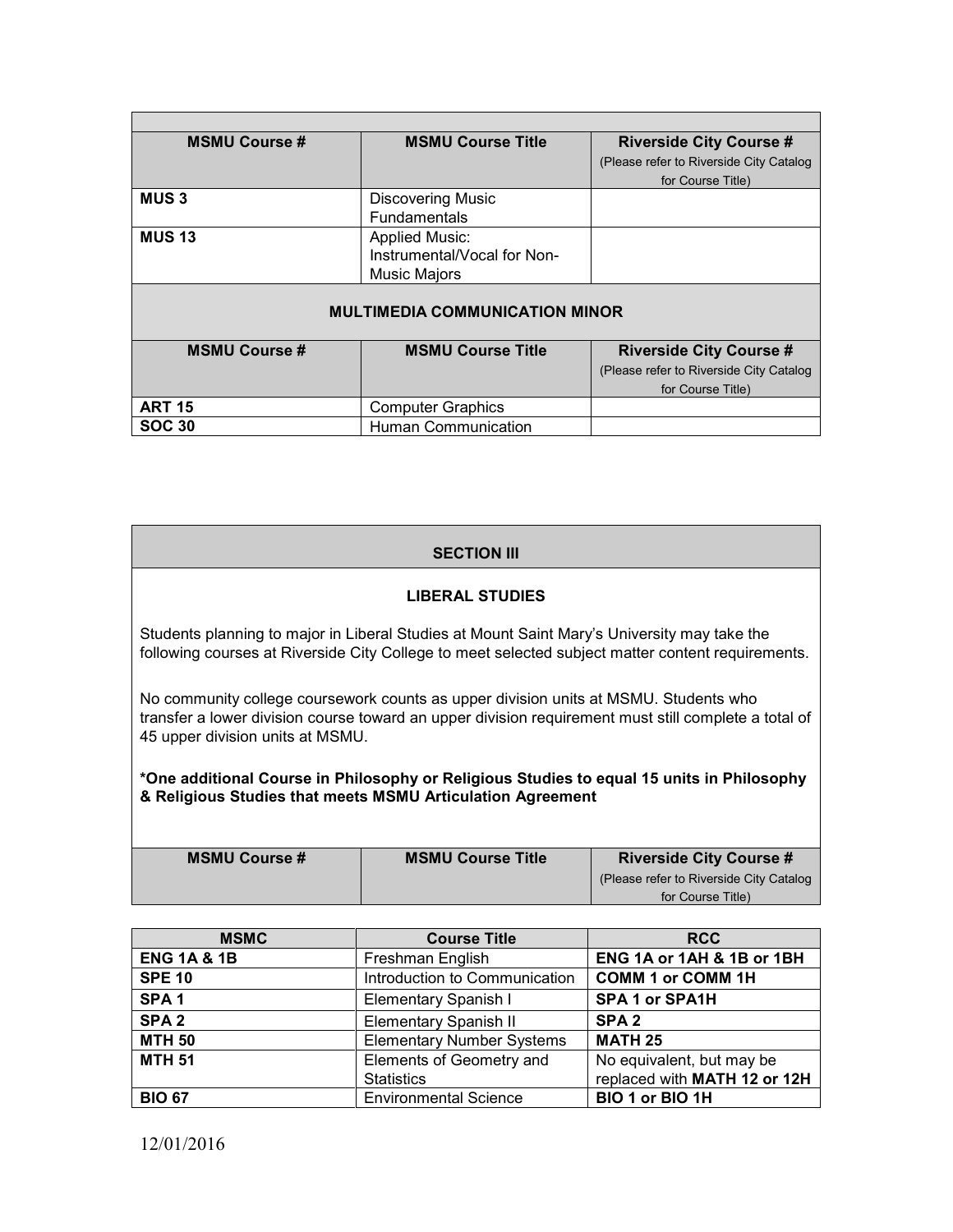| <b>BIO 10</b>                            | <b>Health Science</b>                   | HES <sub>1</sub>                                       |
|------------------------------------------|-----------------------------------------|--------------------------------------------------------|
| *PHS 2A with lab                         | <b>General Physical Science</b>         | May take replacement courses                           |
| *Study of Physics<br>*Study of Chemistry | *Study of physics, chemistry,           | in physics and in chemistry; no<br>equivalent.         |
|                                          | geology and astronomy is                |                                                        |
| *PHS 2B                                  | required.                               | <b>PHS I Physical Science</b><br>Includes the study of |
| *Study of Astronomy                      |                                         | astronomy and geology                                  |
| *Study of Geology                        |                                         |                                                        |
| CIS <sub>1</sub>                         | Introduction to Computers               | <b>CISA</b>                                            |
| POL <sub>1</sub>                         | American Government and<br>Institutions | POL <sub>1</sub>                                       |
| <b>HIS 25</b>                            | <b>Cultural and Historical</b>          | GEOG <sub>2</sub>                                      |
|                                          | Geography                               |                                                        |
| <b>HIS 188</b>                           | California History                      | <b>HIS 26</b>                                          |
| <b>HIS 106</b>                           | U.S. History Colonization to            | HIST 7 or 85 of HIS 7H or 8H                           |
|                                          | Present                                 | or HIS 34                                              |
| HIS <sub>3</sub>                         | <b>World History</b>                    | HIS 1 or 2                                             |
| <b>PSY 12</b>                            | Lifespan Development                    | PSY <sub>9</sub>                                       |
|                                          | Psychology                              |                                                        |
| <b>PHIL 15</b>                           | Philosophical Ideas                     | PHI 10 or PHI 10H or refer to                          |
|                                          |                                         | General Studies V.B.a.                                 |
| <b>PHIL 10</b>                           | <b>Critical Thinking</b>                | <b>PHI 11</b>                                          |
| <b>Art Appreciation</b>                  | Art Appreciation/History                | ART 6 or ART 6H                                        |
| <b>Music Appreciation</b>                | Music Appreciation/History              | <b>MUS 19</b>                                          |
| <b>ETHICS</b>                            | <b>Ethics</b>                           | <b>PHI 14</b>                                          |
| <b>RST 61</b>                            | <b>World Religions</b>                  | 35 or refer to General Studies                         |
|                                          |                                         | V.A.a.b                                                |

**Mount Saint Mary's University, Los Angeles (MSMU) offers a concurrent program of Teacher Preparation. Students take courses toward their baccalaureate degree (in Liberal Studies) and courses in education concurrently. The Mount Saint Mary's University Elementary Teacher Preparation Program is a California Commission on Teacher Credentialing-approved program for the preparation of students for the Preliminary Multiple Subject Teaching Credential as defined by SB 2042.**

**Transfer students are encouraged to obtain a passing score on the CBEST (California Basic Education Skills Test) and to take CSET (California Subject Examination for Teachers). According to current state and federal legislation and regulations, passing scores on the three sections of the CSET must be attained before supervised teaching and are valid for five years.** 

**Other MSMU Education Department requirements must also be met before enrolling in supervised teaching.** 

**Contact the Liberal Studies Director for additional information, 213-477-2628.**

**California Credential requirements are subject to change pending direction from the California Commission on Teacher Credentialing (CCTC). These changes take precedence over the MSMU catalog, as well as any other MSMU information.**